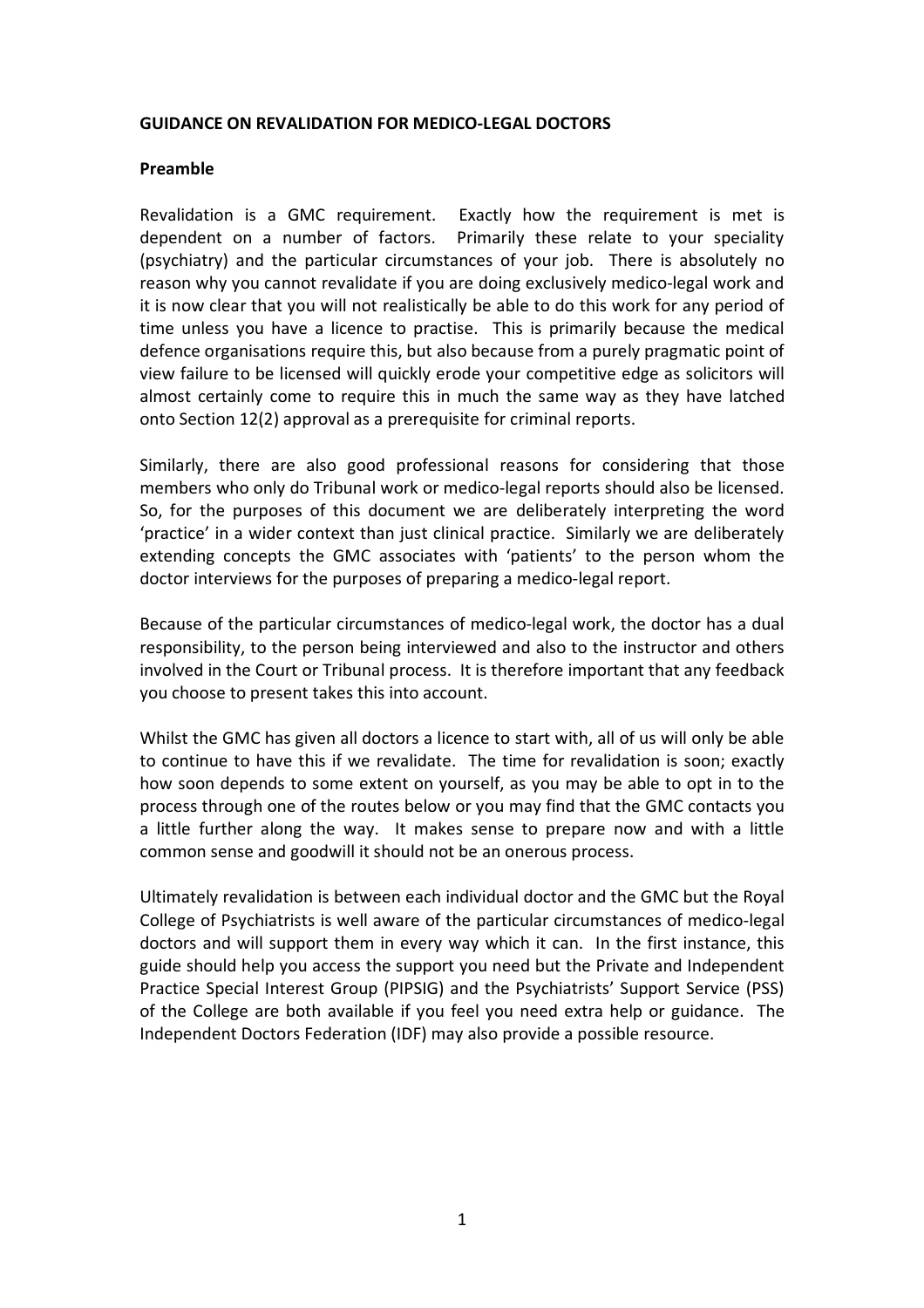## Thinking through the process

In very basic terms revalidation can be thought of in two parts. The first part is robust appraisal and the second part is the gathering of supporting information and its presentation. Although this may seem very obvious, it is fundamental to the process.

Information will be given below about what information you will need to gather. The categories are based on GMC requirements and are therefore not negotiable, but the nature of the information and the way in which it is gathered reflects both the nature of psychiatry in general and the particular circumstances of your role and can be done with some flexibility.

Thus what the doctor needs to consider is what he or she needs in order to practise safely and effectively as a medico-legal doctor/expert witness and what the appraiser should be doing is comparing your practice with that of other doctors in the same or a similar role. If you have other medical roles, you will need to evidence your competence in them in parallel, but this document focuses on the particular issues facing doctors who do wholly or mainly medico-legal work.

Because gathering information can take some time  $-$  it is supposed to be gathered across the space of an appraisal cycle, about one year – the time to start collecting information is now! You should not plan to enter the revalidation process unless you are confident that you will have gathered sufficient evidence by the time it is due and you should definitely not wait until the GMC calls you for revalidation before starting your preparation for appraisal as you are likely to have no more than 4 months' warning! By then, wherever this is in the next 3 years, an annual robust appraisal will be expected.

#### How doctors can meet the GMC's requirements for revalidation in the first cycle

The first cycle starts in April 2012 and the minimum requirements for readiness below are taken straight from the GMC website. In future the number of prescribed activities should take place over a five year cycle but it makes sense to think in terms of a yearly cycle so as not to leave everything till the last moment. The italics have been added.

In order to be ready to have a revalidation recommendation made about them, doctors will have to fulfil the following criteria:

- The doctor must be participating in an annual appraisal process which has Good Medical Practice as its focus and which covers all of their medical practice. The appraiser must have received recent training in appraisal to include aspects of revalidation.
- The doctor must have completed at least one appraisal, with Good Medical Practice as its focus, which has been signed off by the doctor and their appraiser.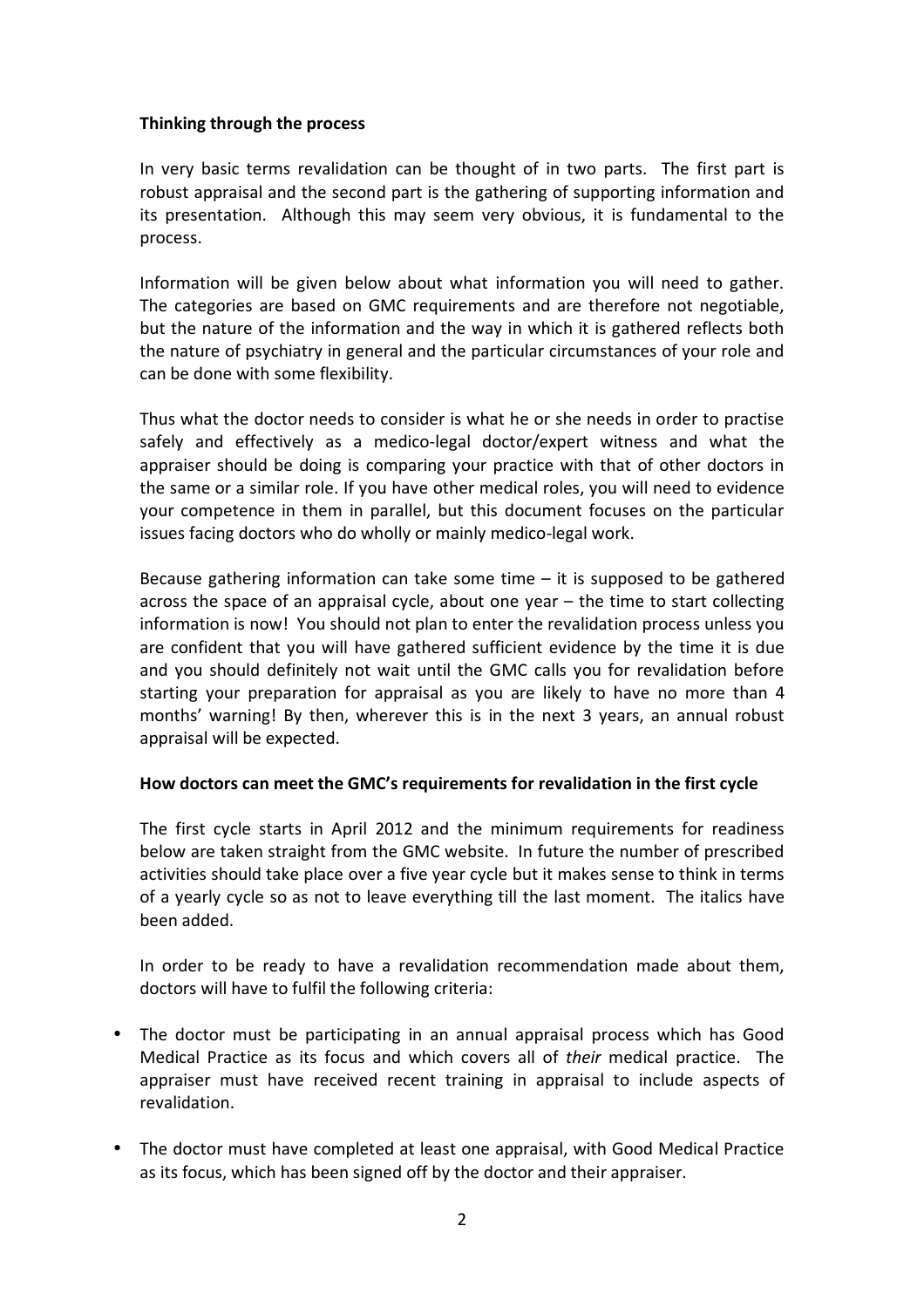- The doctor must have demonstrated, through appraisal, that they have collected and reflected on the 6 items of information as outlined in the GMC's guidance. Next to each we have appended specific information you need to consider, specific to medico-legal work:
- $\triangleright$  Continuing professional development This should include regular updates in witness skills, new protocols, relevant case law and CPD events on medico-legal topics in general.
- $\triangleright$  Quality improvement activity This can include reflections on improvements gained by reading other experts' reports, meetings of experts and preparation of joint statements as well as the effects of testing your evidence in conference or court. Case based discussions (see below) with other experts around medico-legal issues are also included here.
- $\triangleright$  Significant events Possible events could include missing a critical alternative or contrary opinion which is exposed in the conference or court stage of the examination of evidence. It could equally refer to events during the interview such as the interviewee walking out and refusing to return.
- $\triangleright$  Feedback from colleagues This must include feedback from lawyers (ideally including judges) but if you work with other professionals or staff their views must also be included.
- Feedback from *patients* We are interpreting this here as the person whom the doctor interviews for the purposes of preparing a medico-legal report and, in the same way that the GMC form asks for feedback immediately after a consultation, we are recommending you do this here too (in other words the feedback examines the style of the interview and not any opinions expressed in the report).
- $\triangleright$  Review of complaints and compliments Any letters received from solicitors and barristers or comments made by judges which are available in writing should be included here, together with any reflections or actions taken as a consequence.

In practical terms this means that the appraisal will take place approximately one year from 'now' and if successful will lead to revalidation.

#### The GMC principles

If you always bear in mind the GMC principles you should be able to evidence your competency in all the relevant domains (the bits in bold below) and attributes (the subheadings below). Where the term 'patient' is used, medico-legal doctors should, insofar as this is possible, extrapolate this to the person whom the doctor interviews for the purposes of preparing a medico-legal report.

We have added, in italics, some comments to flesh these out, with particular relevance to medico-legal practice: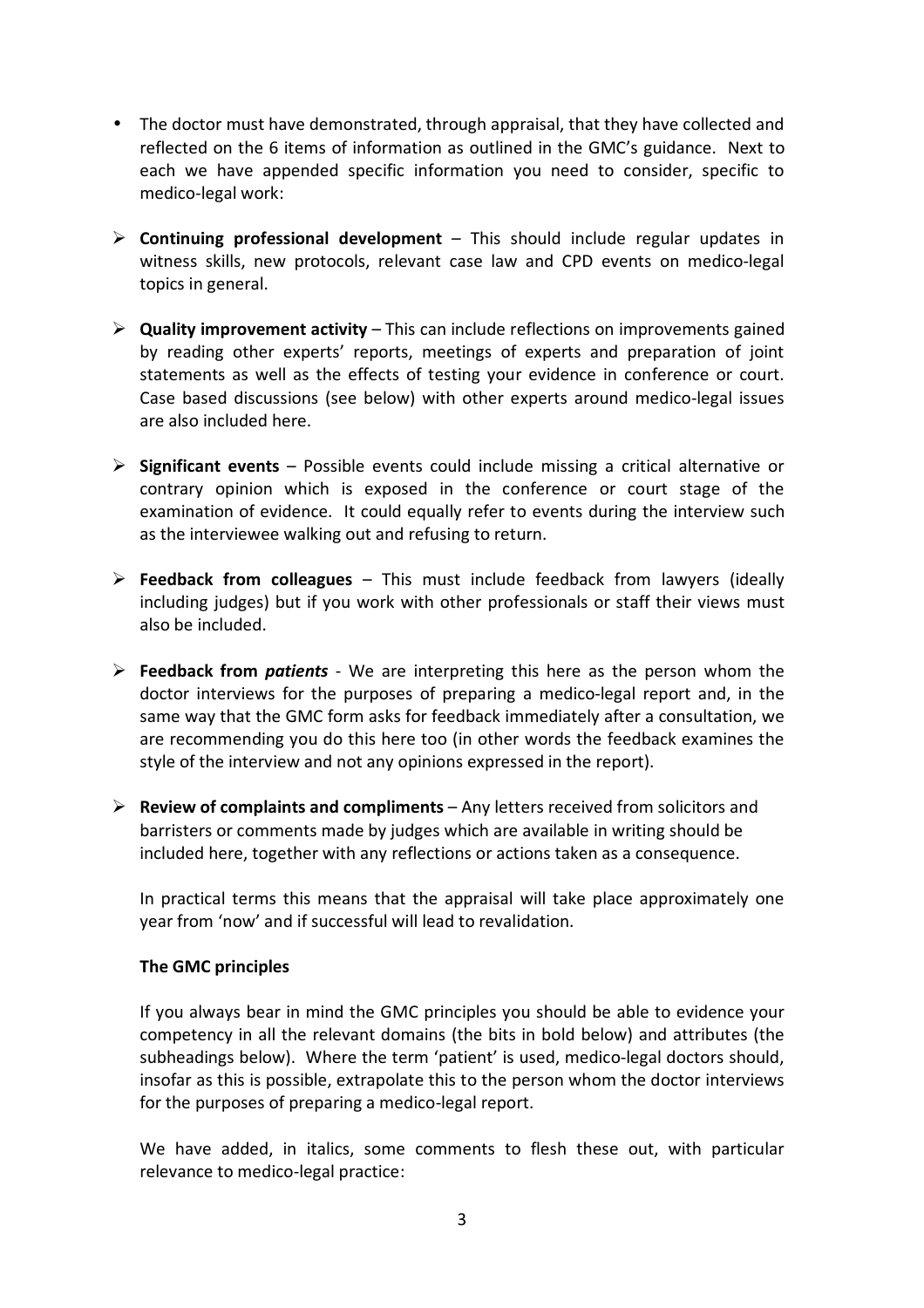## 1. Knowledge, skills and performance:

- Maintain professional performance Treating the person whom the doctor interviews in the same manner no matter who the instructing party is and likewise writing the same report, always bearing in mind your overriding duty to the Court where this is pertinent.
- Apply knowledge & experience to practice which includes clinical, medico-legal and good business practice.
- Ensure all documentation (including clinical records) formally recording your work is clear, accurate and legible – Medico-legal documentation needs to be kept securely for a minimum of 6 years in physical or electronic form in reasonably security and the practitioner needs to be registered as a Data Controller by the Information Commissioner's Office.

## 2. Safety and quality:

- Contribute to and comply with systems to protect patients which includes anyone who visits your premises and your staff.
- Respond to risks and safety which includes being aware of best practice in health and safety if you are responsible for premises and staff.
- Protect patients and colleagues from any risk posed by your health Including winding down sufficiently in advance of 'old age' in order to transfer cases in a timely fashion/refuse cases which are likely to run beyond retirement/anticipated health deterioration.

#### 3. Communication, partnership and teamwork:

- Communicate effectively including with staff, lawyers, the people you interview and their relatives and carers.
- Work constructively with colleagues and delegate efficiently including staff you employ, trainees or junior staff who assist you and colleagues, such as psychologists, who may carry out particular tests or investigations. Also colleagues to whom you refer for expert opinions or who ask you for yours.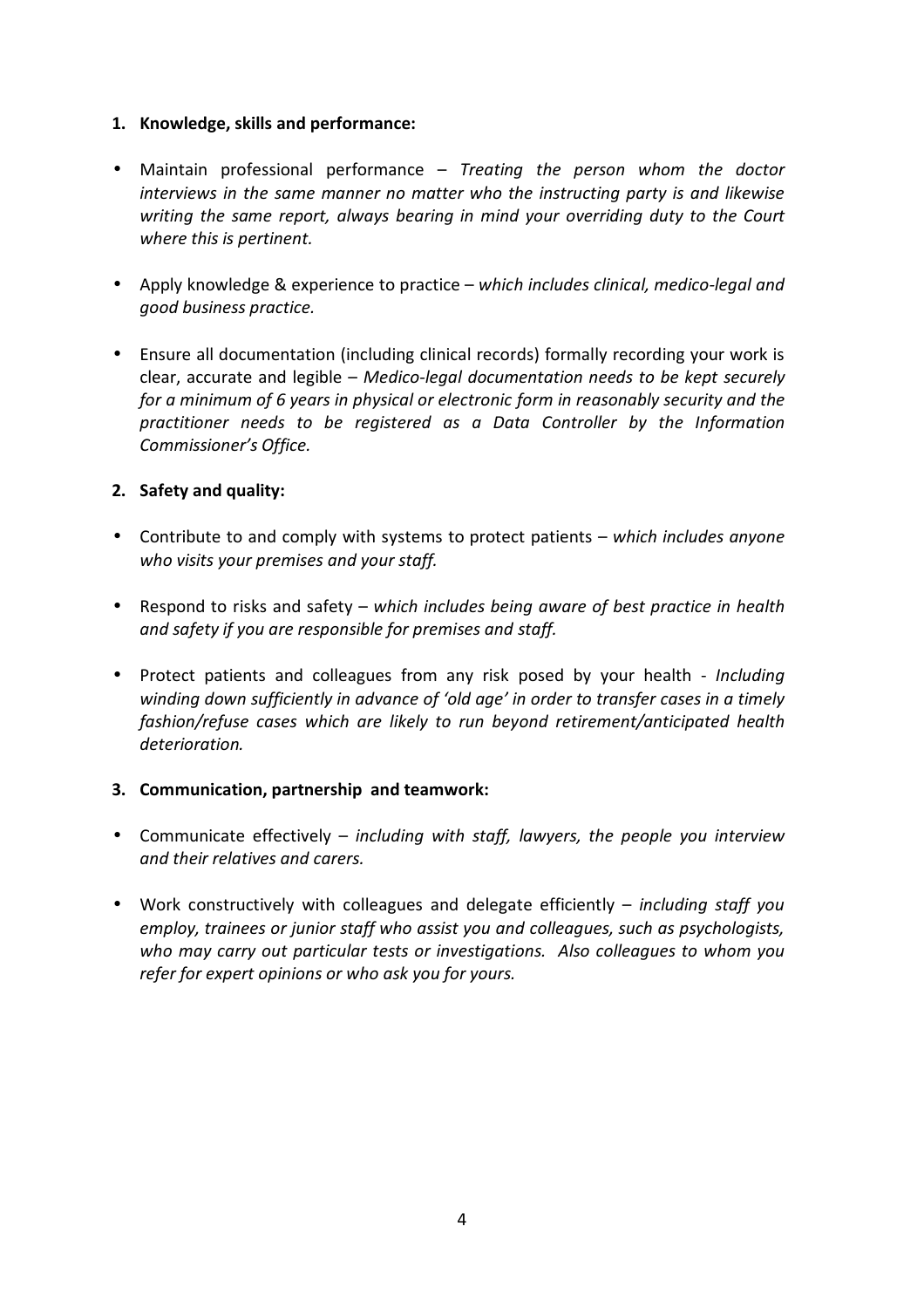• Establish and maintain partnerships with patients – Although one of the key differences in medico-legal work is the absence of any advocate role vis a vis the people you see, there may be cases where you wish to bring people's attention to a serious health need, for example ensuring that the general practitioner or private doctor is informed of any significant recommendation for treatment or a comment on past or current treatments.

Also it is important to maintain as good a relationship as possible with the person you interview, however negative your report's findings, as in many cases you will be asked to see people again.

## 4. Maintaining trust:

- Show respect for patients No matter how much we may deplore the actions of some of the people we interview, it is clearly important to maintain a professional detachment in all dealings with them and the lawyers involved in their case.
- Treat patients and colleagues fairly and without discrimination We are often called upon to write reports which are deeply critical of the behaviour of the people we interview. It is therefore doubly important that we treat them totally fairly. We also are privy to medical notes written by colleagues and we may not always approve of their actions, particularly in cases of alleged negligence by mental health professionals. Again it is important to remember GMC guidelines about not bringing the profession into disrepute.
- Act with honesty and integrity Quite apart from the obvious issue about honesty in charging, sometimes the correct thing to do is to turn down the opportunity to earn money for a variety of higher professional or ethical reasons. Sometimes this may mean not acting for the party and sometimes it may mean acting pro bono.

# Collecting Information

The details of the information to be gathered will be referred to below. However before going into this it is worth thinking through some of the mechanisms available to do this. There are some tools which we have adapted for collecting feedback, but the process, as will be seen below, consists of much more and many people will already have support mechanisms in place but may not have thought of them in this way.

The first resource available to many psychiatrists will be the Peer Group. This is a College specific method originally designed to create a Personal Development Plan and ensure effective Continuing Professional Development but if you are already in a group there is no reason why the scope of its activities cannot be extended to other activities such as Case Based Discussions, Case Note Reviews, Audits and many other activities fitting in with revalidation.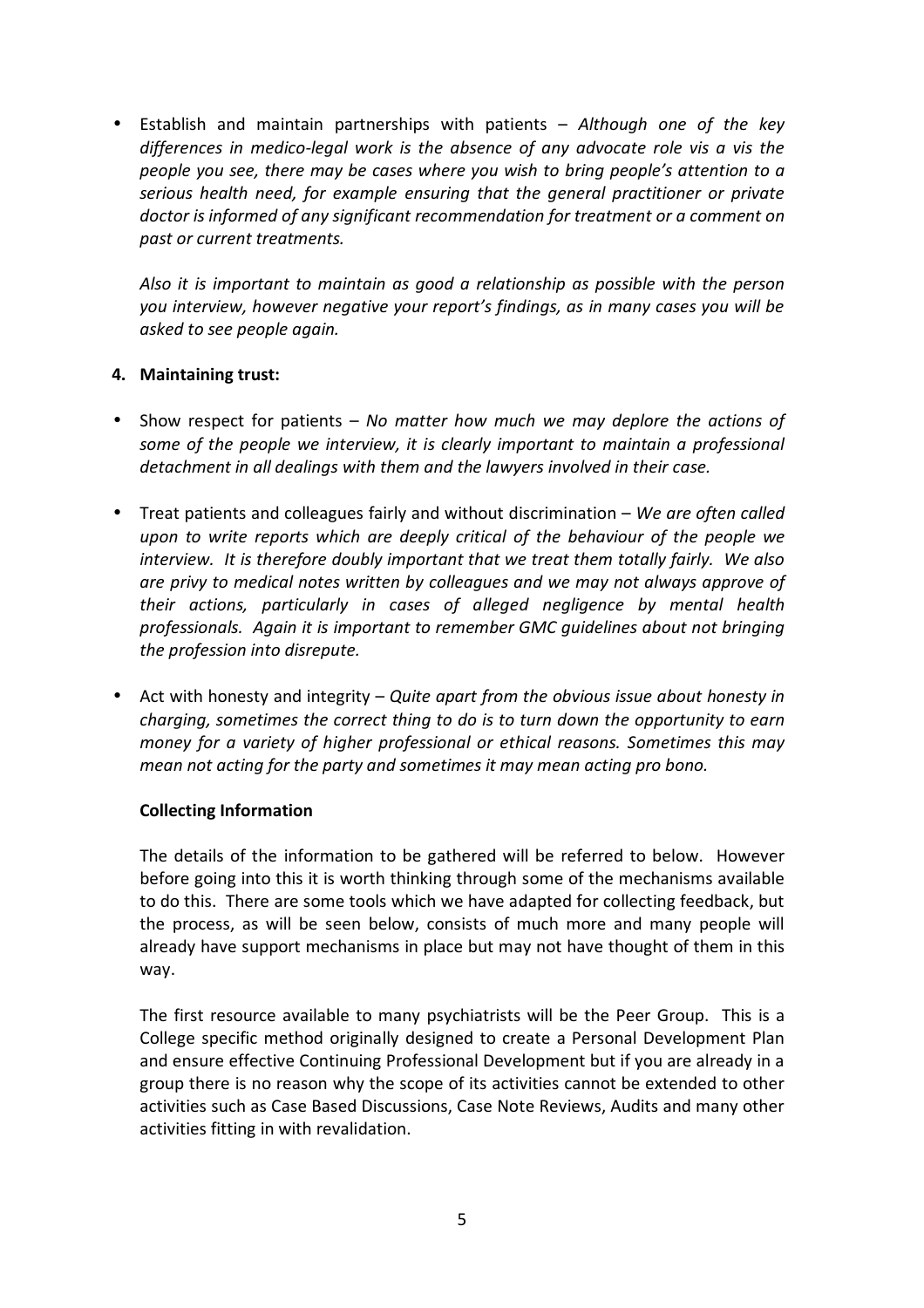A Peer Group does not have to consist of people in the same sub-speciality or working in the same establishment. Indeed your peers in reality are likely to be people working in the same medico-legal arena who understand your special needs. For many people in the CEWFC, therefore, their natural peers are likely to be in the consortium already!

Furthermore a group can consist of anything from 3 members and meetings do not need to be overly frequent – with careful planning much can be covered in 2 or 3 meetings a year.

If you are not already in a Peer Group you are strongly advised to form one now; the CEWFC, your Regional Advisor or the College may be able to assist you in finding other suitable group members if you are stuck but only you are responsible for creating your group. Data needs to be gathered but it can be in paper or electronic form.

Remember that any information must relate to the 12 month period prior to the appraisal. The more organised your information is, the more your appraiser will have confidence in the process you have adopted even if some simply does not exist. Team-based information may also meet the requirements where no individualised information is available for quality improvement activities, significant events or complaints and compliments - as long as you provide written evidence that you have reflected on what this information means for your individual practice.

## So, this is what you need to collect:

- 1. Evidence of Continuing Professional Development (CPD). From a College point of view this means 50 hours of CPD 5 hours of which can be professional (such as a peer group discussing a matter of mutual interest) and 5 of which can be 'clinical' (observing a colleague's medico-legal practice is likely to be something which your Peer Group should approve under this heading). The old concept of internal and external CPD no longer exists. Don't fret if you cannot hit the numbers in the first year as the cycle is over 5 years. Try and utilise the clinical and professional options in a sensible way and make sure your remaining academic hours are related, as far as possible, to your personal development plan or needs. There are many courses and conferences aimed at medico-legal doctors. Make sure you get certificates of attendance but if you cannot, at least keep programmes, or make sure you sign attendance registers and keep a note of what you did on which day or how you reflected on this. Anything is better than nothing!
- 2. You will need to provide something equating to a review of significant events. If there are no events it is wise to include a note in a section with this heading noting the absence of any and reasons, if any. Under no circumstances should you fail to disclose incidents as failure to disclose may become a probity issue.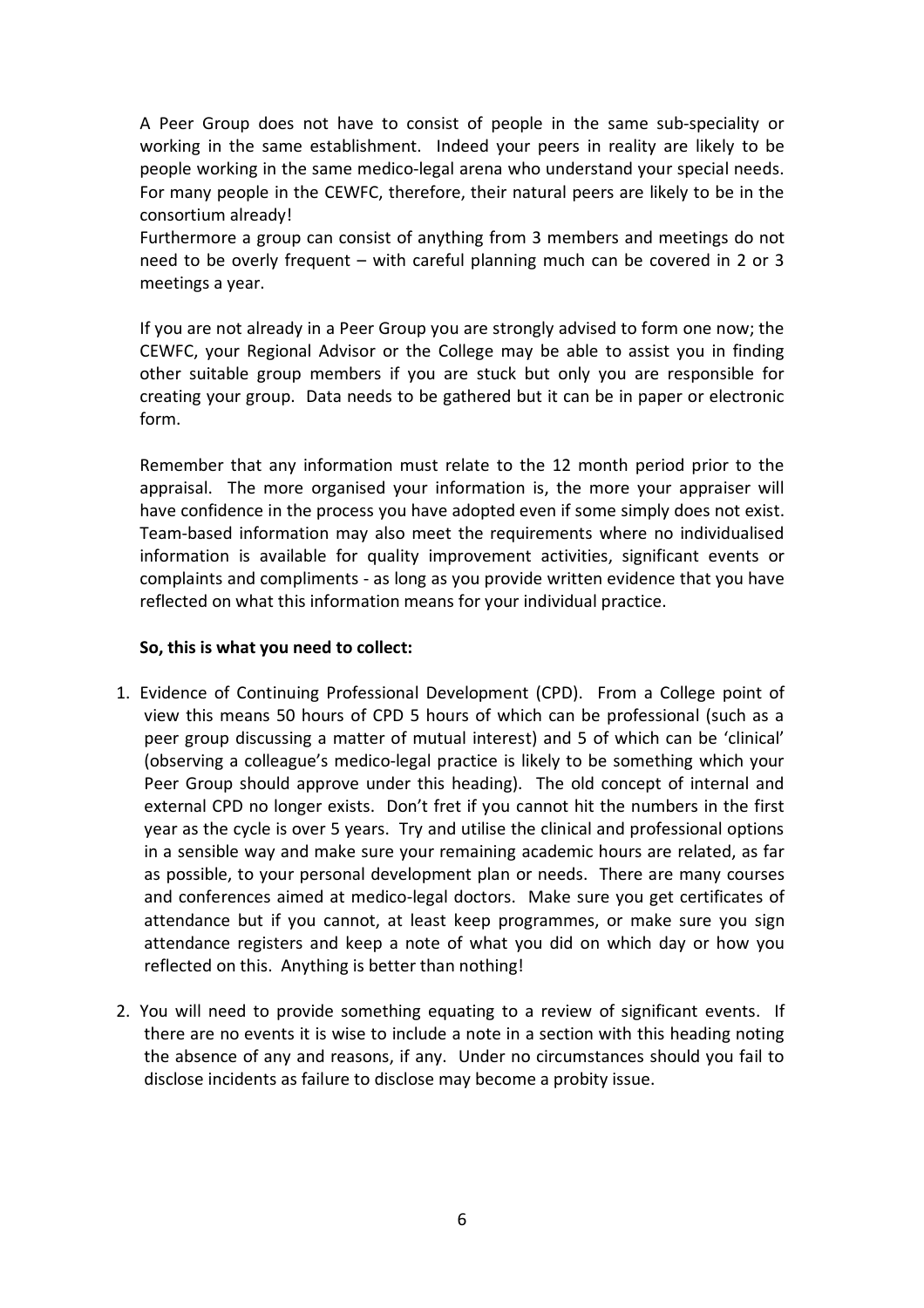- 3. You will need to provide a review of complaints and compliments. Again, if there are none include a note to this effect. There may be good reasons, from a medico-legal perspective why these are not forthcoming; if you feel this to be the case, you may explain.
- 4. You will need to provide evidence of regular participation in quality improvement activities that demonstrates that you review and evaluate the quality of your work. One example would be disclosure of a serious incident with evidence that you have reflected on this and, where appropriate, formed a written action plan to address the matter. An audit, conducted by yourself or done by others on your behalf, covering your work alone or that of a number of colleagues, is another option.

It does not need to be onerous and could be based on soft data such a timeliness of appointments, content of reports, or some aspect of the interview process. Case based discussions with suitably redacted details are a particularly good tool for medico-legal doctors as they can be done in Peer Groups and even in Family cases, it should be possible to have a meaningful discussion without breaching legal confidentiality. Some sort of randomisation should be demonstrable to ensure you are not perceived as 'cherry-picking'. Make sure that any discussion is recorded in a form which is meaningful to you – don't worry too much about searching for 'the right form', although the Keith Rix has developed one which we are sending in association with this paper which you might like to use. Ask a member of your peer group to sign it. Case note reviews, similarly evidenced are another tool you can use. Evidence of basic necessities, such as a set of contemporaneous notes and a copy of the report being in the file, should be sought and 'signed for'. There are some sample forms in the College Guidance CR172 which can be adapted for medico-legal use.

5. You will need to produce some evidence of feedback. This is understandably a big concern for some colleagues. Firstly if you see very few patients in clinical practice, make sure nearly every one of them is given a form to fill in so you can achieve a reasonable response rate. We recommend using the GMC form or that which forms part of the Royal College of Psychiatrists 360 degree appraisal system. Forms exist which can be be used with the person whom the doctor interviews for the purposes of preparing a medico-legal report. We suggest that, if possible this should be given to them after the appointment by a neutral party such as a receptionist, but if you work alone you or your secretary/PA can do this as long as you it is emphasised that the process is anonymous. If your appointment letter explains that they will be asked to fill this in before they leave this will become part of the process and you should achieve a goodly return. If the people you see are likely to need help filling in a form you will need to give consideration to how this can be achieved. Feedback forms especially for lawyers are available. Alternatively you can use the GMC form for colleagues or the College 360 service, although neither is adapted for use with lawyers. However, there is no limit as to who could be considered a colleague in this respect so you should think widely and include medical and lay colleagues as well. Lastly do make sure you fill in the GMC self-assessment form.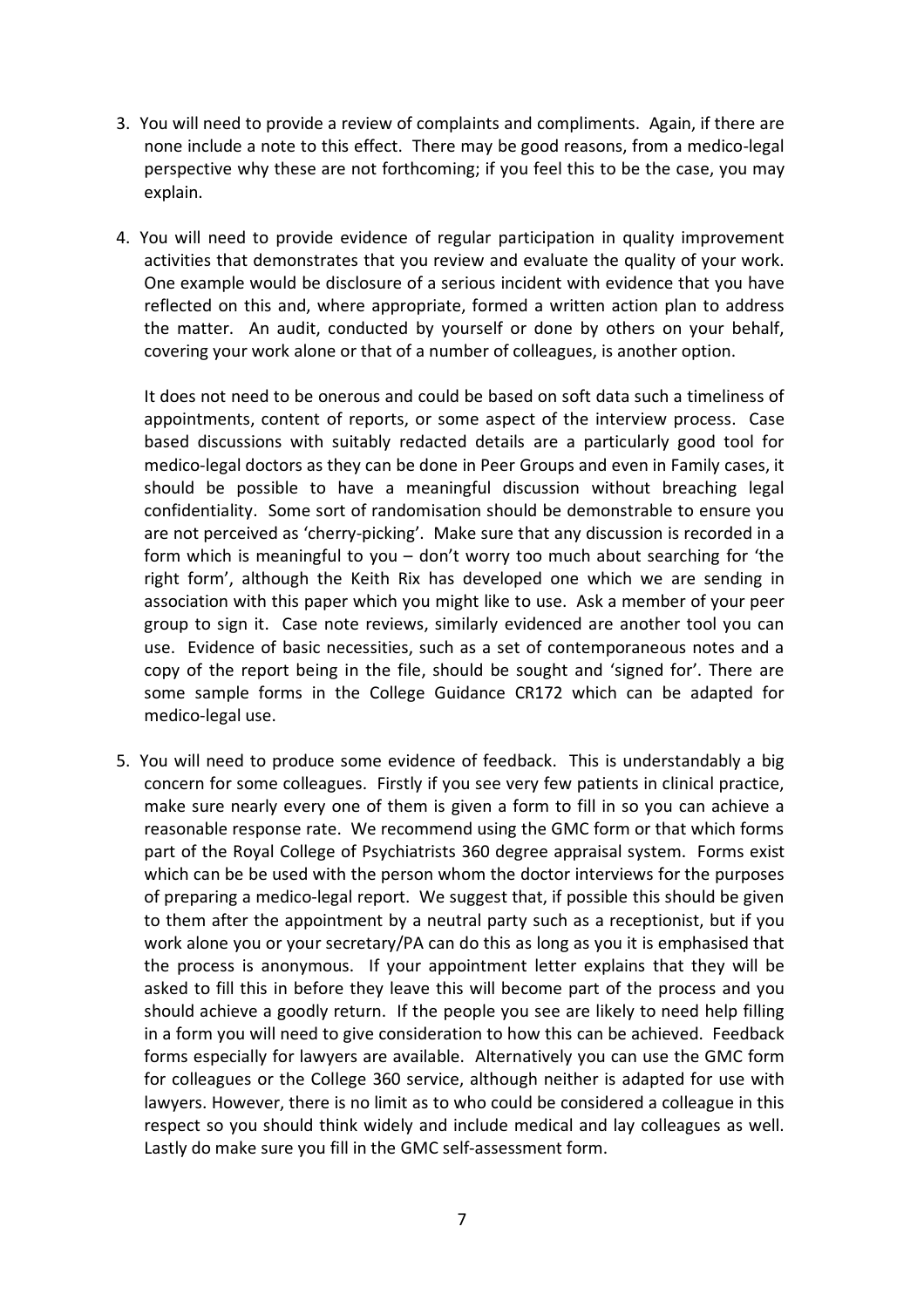Feedback must have been undertaken no earlier than five years prior to the first revalidation recommendation and be relevant to your current range of work, which includes your medico-legal practice. Feedback from clients and colleagues that does not fully meet the criteria set by the GMC may also be included but must be focused on you, your practice and the quality of care you deliver and gathered in a way that promotes objectivity and maintains confidentiality.

## Appraisal and Revalidation

The required format for this is based on the GMC Good Medical Practice Framework. Your appraiser must have been trained in this new type of appraisal. The old type, sometimes referred to as a 'cosy chat with a colleague' and sometimes done mutually is definitely passé. The appraisal must occur annually, with an output linked to a personal development plan. The most important focus of this is reflection and learning.

When you have identified your Responsible Officer, they will need to be aware of and in agreement with your appraisal process. Revalidation occurs every 5 years and, in future, will depend on having undergone 5 successful 'modern' appraisals. The first revalidation, if in year 1 (2013-14), though, only requires one 'modern' appraisal.

## Who Does the Appraisal and Revalidation?

If you are employed by one NHS hospital, your designated body is that NHS organisation even if you are only employed for one session. Otherwise, the designated body that you are connected to will depend on the number of organisations that you practise in and where you spend most of your practice and the basis on which you are employed, such as whether you have a contract of employment or practising privileges or another type of contract.

Please speak to your employer, if you have one, if you are unsure about your employment status or whether they will do your appraisal. By now everyone should be pretty clear about this. Generally the responsibility lies with the 'lead' employer and they will need to look at your entire practice including all your private and medico-legal work so you will need to be prepared to present evidence to their appraiser.

If you work entirely independently you have a limited number of options. Please note that the College cannot do your appraisal for you. You may apply for practising privileges at a private psychiatric hospital if this would lead to you being able to have appraisals there, but remember this is neither guaranteed nor a quick process in many cases, so if you are thinking about doing this you need to factor time into the equation.